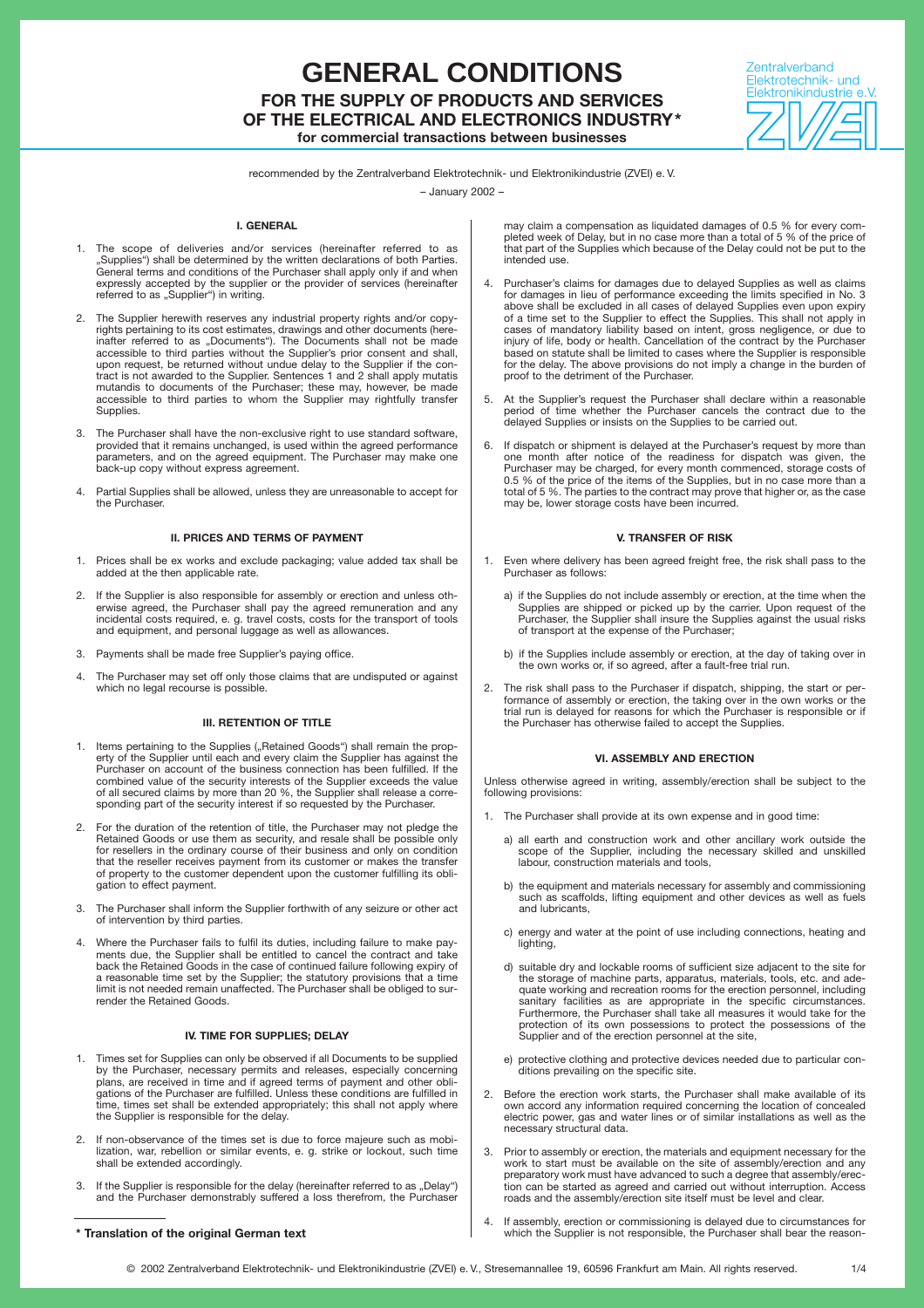able costs incurred for idle times and any additional travelling of the Supplier or the erection personnel.

- 5. The Purchaser shall attest to the hours worked by the erection personnel towards the Supplier at weekly intervals and the Purchaser shall immediately confirm in writing if assembly, erection or commissioning has been completed.
- 6. If, after completion, the Supplier demands acceptance of the Supplies, the Purchaser shall comply therewith within a period of two weeks. In default thereof, acceptance is deemed to have taken place. Acceptance is also deemed to have been effected if the Supplies are put to use, after completion of an agreed test phase, if any.

# **VII. RECEIVING OF SUPPLIES**

The Purchaser shall not refuse to receive Supplies due to minor defects.

# **VIII. DEFECTS AS TO QUALITY**

The Supplier shall be liable for defects as to quality (*"Sachmängel"*, hereinafter referred to as "Defects",) as follows:

- 1. All parts or services where a Defect becomes apparent within the limitation period shall, at the discretion of the Supplier, be repaired, replaced or pro-vided again free of charge irrespective of the hours of operation elapsed, provided that the reason for the Defect had already existed at the time when the risk passed.
- 2. Claims based on Defects are subject to a limitation period of 12 months. This provision shall not apply where longer periods are prescribed by law<br>according to Sec. 438 para. 1 No. 2 (buildings and things used for a build-<br>ing), Sec. 479 para. 1 (right of recourse), and Sec. 634a para. 1 No. 2
- 3. The Purchaser shall notify Defects to the Supplier in writing and without undue delay.
- 4. In the case of notification of a Defect, the Purchaser may withhold payments to a reasonable extent taking into account the Defect occurred. The Purchaser, however, may withhold payments only if the subject-matter of the notification of the Defect occurred is justified beyond doubt. Unjustified notifications of Defect shall entitle the Supplier to have its expenses reimbursed by the Purchaser.
- 5. The Supplier shall first be given the opportunity to supplement its perfor-mance (*"Nacherfüllung"*) within a reasonable period of time.
- 6. If supplementary performance is unsuccessful, the Purchaser shall be enti-tled to cancel the contract or reduce the remuneration, irrespective of any claims for damages it may have according to Art. XI.
- There shall be no claims based on Defect in cases of insignificant deviations from the agreed quality, of only minor impairment of usefulness, of natural<br>wear and tear or damage arising after the transfer of risk from faulty or neg-<br>ligent handling, excessive strain, unsuitable equipment, defective ship, inappropriate foundation soil or from particular external influences not assumed under the contract, or from non-reproducible software errors.<br>Claims based on defects attributable to improper modifications or repair<br>work carried out by the Purchaser or third parties and the consequences<br>thereof
- 8. The Purchaser shall have no claim with respect to expenses incurred in the course of supplementary performance, including costs of travel and transport, labour, and material, to the extent that expenses are increased be plies with the intended use of the Supplies.
- 9. The Purchaser's right of recourse against the Supplier pursuant to Sec. 478 BGB is limited to cases where the Purchaser has not concluded an agreement with its customers exceeding the scope of the statutory provisions<br>governing claims based on Defects. Moreover, No. 8 above shall apply<br>mutatis mutandis to the scope of the right of recourse the Purchaser has<br>against
- 10. Furthermore, the provisions of Art. XI (Other Claims for Damages) shall apply in respect of claims of damages. Any other claims of the Purchaser against the Supplier or its agents or any such claims exceeding the claims provided for in this Art. VIII, based on a Defect, shall be excluded.

# **IX. INDUSTRIAL PROPERTY RIGHTS AND COPYRIGHT; DEFECTS IN TITLE**

- 1. Unless otherwise agreed, the Supplier shall provide the Supplies free from third parties' industrial property rights and copyrights (hereinafter referred to as "IPR") with respect to the country of the place of destination. If a third<br>party asserts a justified claim against the Purchaser based on an infringement of an IPR with respect to the Supplies made by the Supplier and then used in conformity with the contract, the Supplier shall be liable to the Purchaser within the time period stipulated in Art. VIII No. 2 as follows:
	- a) The Supplier shall choose whether to acquire, at its own expense, the right to use the IPR with respect to the Supplies concerned or whether to

modify the Supplies such that they no longer infringe the IPR or replace them. If this would be unreasonable to demand from the Supplier, the Purchaser may cancel the contract or reduce the remuneration pursuant to the appli-cable statutory provisions.

- b) The Supplier's liability to pay damages shall be governed by Art. XI.
- c) The above obligations of the Supplier shall only apply if the Purchaser<br>i) immediately notifies the Supplier of any such claim asserted by the third)<br>party in writing, (ii) does not concede the existence of an infringem (iii) leaves any protective measures and settlement negotiations to the dis-cretion of the Supplier. If the Purchaser stops using the Supplies in order to reduce the damage or for other good reason, it shall be obliged to point out to the third party that no acknowledgement of the alleged infringe-ment may be inferred from the fact that the use has been discontinued.
- 2. Claims of the Purchaser shall be excluded if it is itself responsible for the infringement of an IPR.
- 3. Claims of the Purchaser shall also be excluded if the infringement of the IPR<br>-is caused by specifications made by the Purchaser, to a type of use not fore<br>seeable by the Supplier or to the Supplies being modified by th or being used together with products not provided by the Supplier.
- 4. In addition, with respect to claims by the Purchaser pursuant to No. 1 a) above, Art. VIII Nos. 4, 5, and 9 shall apply mutatis mutandis in the event of an infringement of an IPR.
- 5. Where other defects in title occur, Art. VIII shall apply mutatis mutandis.
- 6. Any other claims of the Purchaser against the Supplier or its agents or any such claims exceeding the claims provided for in this Art. IX, based on a defect in title, shall be excluded.

# **X. IMPOSSIBILITY OF PERFORMANCE; ADAPTATION OF CONTRACT**

- 1. To the extent that Supplies are impossible to be carried out, the Purchaser shall be entitled to claim damages, unless the Supplier is not responsible for the impossibility. The Purchaser's claim for damages shall, however, be lim-<br>ited to an amount of 10 % of the value of the part of the Supplies which,<br>owing to the impossibility, cannot be put to the intended use. This lim shall not apply in the case of mandatory liability based on intent, gross neg-<br>ligence or injury of life, body or health; this does not imply a change in the<br>burden of proof to the detriment of the Purchaser. The right of to cancel the contract shall remain unaffected.
- 2. Where unforeseeable events within the meaning of Art. IV No. 2 substantially change the economic importance or the contents of the Supplies or considerably affect the Supplier's business, the contract shall be adapted ta-king into account the principles of reasonableness and good faith. Where doing so is economically unreasonable, the Supplier shall have the right to cancel the contract. If the Supplier intends to exercise its right to cancel the<br>contract, it shall notify the Purchaser thereof without undue delay after hav-<br>ing realised the repercussions of the event; this shall also a Purchaser.

## **XI. OTHER CLAIMS FOR DAMAGES**

- 1. Any claims for damages and reimbursement of expenses the Purchaser may have (hereinafter referred to as "Claims for Damages"), based on whatever legal reason, including infringement of duties arising in connection with
- 2. The above shall not apply in the case of mandatory liability, e. g. under the German Product Liability Act ("Produkthaftungsgesetz"), in the case of intent, gross negligence, injury of life, body or health, or breach of tion which goes to the root of the contract ("*wesentliche Vertragspflichten"*).<br>However, Claims for Damages arising from a breach of a condition which goes to the root of the contract shall be limited to the foreseeable damage which is intrinsic to the contract, unless caused by intent or gross negli-gence or based on liability for injury of life, body or health. The above provision does not imply a change in the burden of proof to the detriment of the Purchaser.
- To the extent that the Purchaser has a valid Claim for Damages according to this Art. XI, it shall be time-barred upon expiration of the limitation period applicable to Defects pursuant to Art. VIII No. 2. In the case of claims for damages under the German Product Liability Act, the statutory provisions governing limitation periods shall apply.

# **XII. VENUE AND APPLICABLE LAW**

- 1. If the Purchaser is a businessperson, sole venue for all disputes arising directly or indirectly out of the contract shall be the Supplier's place of busi-ness. However, the Supplier may also bring an action at the Purchaser's place of business.
- 2. Legal relations existing in connection with this contract shall be governed by German substantive law, to the exclusion of the United Nations Convention on Contracts for the International Sale of Goods (CISG).

#### **XIII. SEVERABILITY CLAUSE**

The legal invalidity of one or more provisions of this contract shall in no way affect the validity of the remaining provisions. This shall not apply if it would be unreasonable for one of the parties to continue the contract.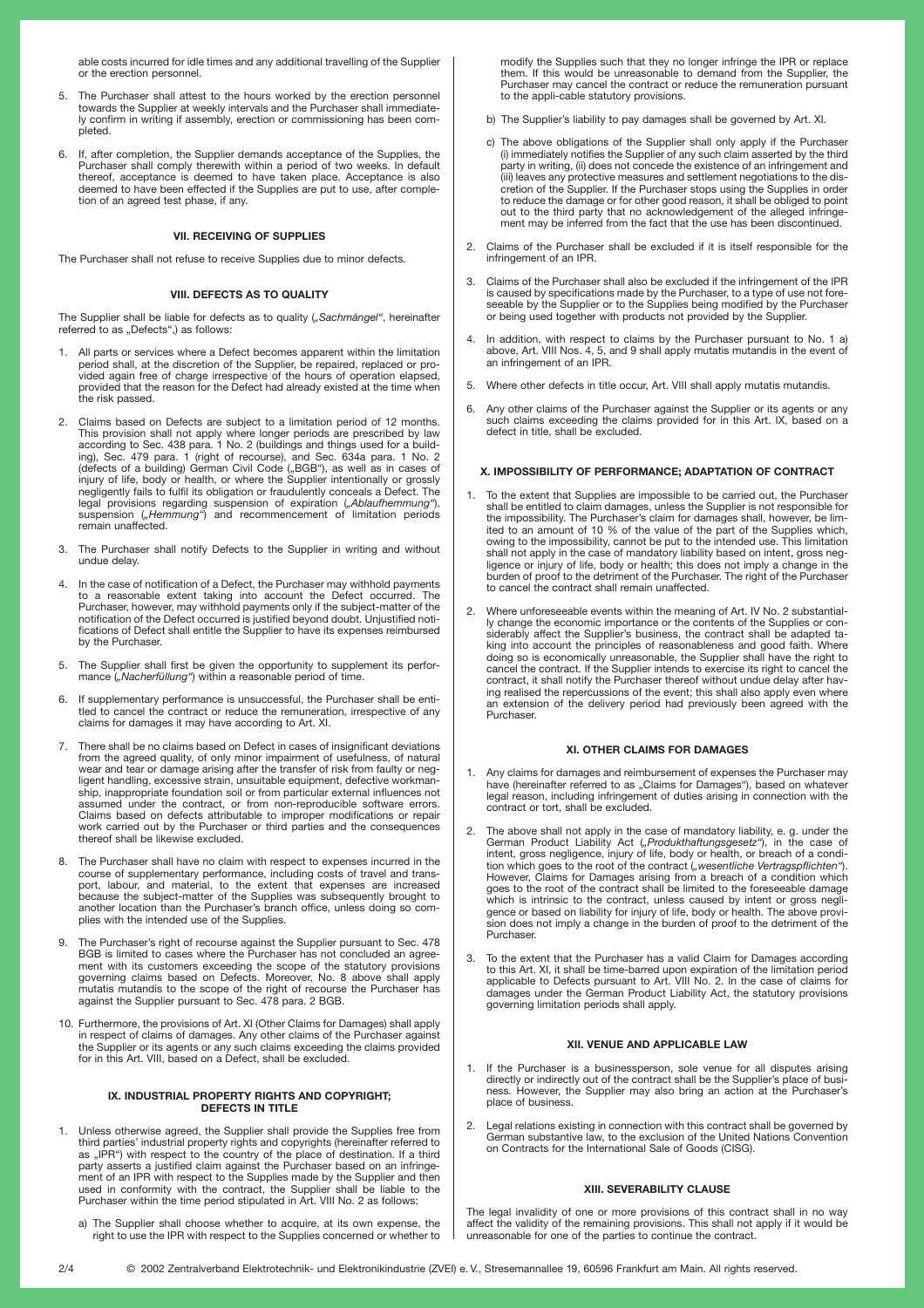# **Allgemeine Lieferbedingungen**

**für Erzeugnisse und Leistungen der Elektroindustrie**

**zur Verwendung im Geschäftsverkehr gegenüber Unternehmern**



Unverbindliche Konditionenempfehlung des Zentralverbandes Elektrotechnik- und Elektronikindustrie (ZVEI) e. V.

– Stand: Januar 2002 –

# **I. Allgemeine Bestimmungen**

- 1. Für den Umfang der Lieferungen oder Leistungen (im Folgenden: Lieferungen) sind die beiderseitigen schriftlichen Erklärungen maßgebend. Allgemeine Geschäftsbedingungen des Bestellers gelten jedoch nur insoweit, als der Lieferer oder Leistende (im Folgenden: Lieferer) ihnen ausdrücklich schriftlich zugestimmt hat.
- 2. An Kostenvoranschlägen, Zeichnungen und anderen Unterlagen (im Fol-genden: Unterlagen) behält sich der Lieferer seine eigentums- und urheberrechtlichen Verwertungsrechte uneingeschränkt vor. Die Unterlagen dürfen nur nach vorheriger Zustimmung des Lieferers Dritten zugänglich gemacht werden und sind, wenn der Auftrag dem Lieferer nicht erteilt wird, diesem auf Verlangen unverzüglich zurückzugeben. Die Sätze 1 und 2 gelten entsprechend für Unterlagen des Bestellers; diese dürfen jedoch solchen Dritten zugänglich gemacht werden, denen der Lieferer zulässigerweise Lieferungen übertragen hat.
- 3. An Standardsoftware hat der Besteller das nicht ausschließliche Recht zur Nutzung mit den vereinbarten Leistungsmerkmalen in unveränderter Form auf den vereinbarten Geräten. Der Besteller darf ohne ausdrückliche Vereinbarung eine Sicherungskopie erstellen.
- 4. Teillieferungen sind zulässig, soweit sie dem Besteller zumutbar sind.

### **II. Preise und Zahlungsbedingungen**

- 1. Die Preise verstehen sich ab Werk ausschließlich Verpackung zuzüglich der jeweils geltenden gesetzlichen Umsatzsteuer.
- 2. Hat der Lieferer die Aufstellung oder Montage übernommen und ist nicht etwas anderes vereinbart, so trägt der Besteller neben der vereinbarten Vergütung alle erforderlichen Nebenkosten wie Reisekosten, Kosten für den Transport des Handwerkszeugs und des persönlichen Gepäcks sowie Auslösungen.
- 3. Zahlungen sind frei Zahlstelle des Lieferers zu leisten.
- 4. Der Besteller kann nur mit solchen Forderungen aufrechnen, die unbestritten oder rechtskräftig festgestellt sind.

#### **III. Eigentumsvorbehalt**

- 1. Die Gegenstände der Lieferungen (Vorbehaltsware) bleiben Eigentum des Lieferers bis zur Erfüllung sämtlicher ihm gegen den Besteller aus der Ge-schäftsverbindung zustehenden Ansprüche. Soweit der Wert aller Sicherungs-rechte, die dem Lieferer zustehen, die Höhe aller gesicherten Ansprüche um mehr als 20 % übersteigt, wird der Lieferer auf Wunsch des Bestellers einen entsprechenden Teil der Sicherungsrechte freigeben.
- 2. Während des Bestehens des Eigentumsvorbehalts ist dem Besteller eine Verpfändung oder Sicherungsübereignung untersagt und die Weiterveräußerung nur Wiederverkäufern im gewöhnlichen Geschäftsgang und nur unter der Bedingung gestattet, dass der Wiederverkäufer von seinem Kunden Bezahlung erhält oder den Vorbehalt macht, dass das Eigentum auf den Kunden erst übergeht, wenn dieser seine Zahlungsverpflichtungen erfüllt hat.
- 3. Bei Pfändungen, Beschlagnahmen oder sonstigen Verfügungen oder Eingriffen Dritter hat der Besteller den Lieferer unverzüglich zu benachrichtigen.
- 4. Bei Pflichtverletzungen des Bestellers, insbesondere bei Zahlungsverzug, ist der Lieferer nach erfolglosem Ablauf einer dem Besteller gesetzten angemessenen Frist zur Leistung zum Rücktritt und zur Rücknahme berechtigt; die gesetzlichen Bestimmungen über die Entbehrlichkeit einer Fristsetzung bleiben unberührt. Der Besteller ist zur Herausgabe verpflichtet.

### **IV. Fristen für Lieferungen; Verzug**

- 1. Die Einhaltung von Fristen für Lieferungen setzt den rechtzeitigen Eingang sämtlicher vom Besteller zu liefernden Unterlagen, erforderlichen Ge-nehmigungen und Freigaben, insbesondere von Plänen, sowie die Einhaltung der vereinbarten Zahlungsbedingungen und sonstigen Verpflichtungen durch den Besteller voraus. Werden diese Voraussetzungen nicht rechtzeitig erfüllt, so verlängern sich die Fristen angemessen; dies gilt nicht, wenn der Lieferer die Verzögerung zu vertreten hat.
- 2. Ist die Nichteinhaltung der Fristen auf höhere Gewalt, z. B. Mobilmachung, Krieg, Aufruhr, oder auf ähnliche Ereignisse, z. B. Streik, Aussperrung, zurückzuführen, verlängern sich die Fristen angemessen.
- 3. Kommt der Lieferer in Verzug, kann der Besteller sofern er glaubhaft macht, dass ihm hieraus ein Schaden entstanden ist – eine Entschädigung für jede vollendete Woche des Verzuges von je 0,5 %, insgesamt jedoch höchstens 5 % des Preises für den Teil der Lieferungen verlangen, der wegen des Verzuges nicht in zweckdienlichen Betrieb genommen werden konnte.
- 4. Sowohl Schadensersatzansprüche des Bestellers wegen Verzögerung der Lieferung als auch Schadensersatzansprüche statt der Leistung, die über die in Nr. 3 genannten Grenzen hinausgehen, sind in allen Fällen verzögerter Lieferung, auch nach Ablauf einer dem Lieferer etwa gesetzten Frist zur Lieferung, ausgeschlossen. Dies gilt nicht, soweit in Fällen des Vorsatzes, der groben Fahrlässigkeit oder wegen der Verletzung des Lebens, des Körpers oder der Gesundheit zwingend gehaftet wird. Vom Vertrag kann der Besteller im Rahmen der gesetzlichen Bestimmungen nur zurücktreten, soweit die Verzögerung der Lieferung vom Lieferer zu vertreten ist. Eine Änderung der Beweislast zum Nachteil des Bestellers ist mit den vorstehenden Regelungen nicht verbunden.
- 5. Der Besteller ist verpflichtet, auf Verlangen des Lieferers innerhalb einer angemessenen Frist zu erklären, ob er wegen der Verzögerung der Lieferung vom Vertrag zurücktritt oder auf der Lieferung besteht.
- 6. Werden Versand oder Zustellung auf Wunsch des Bestellers um mehr als einen Monat nach Anzeige der Versandbereitschaft verzögert, kann dem Besteller für jeden angefangenen Monat Lagergeld in Höhe von 0,5 % des Preises der Gegenstände der Lieferungen, höchstens jedoch insgesamt 5 %, berechnet werden. Der Nachweis höherer oder niedrigerer Lagerkosten bleibt den Vertragsparteien unbenommen.

### **V. Gefahrübergang**

- 1. Die Gefahr geht auch bei frachtfreier Lieferung wie folgt auf den Besteller über:
	- a) bei Lieferungen ohne Aufstellung oder Montage, wenn sie zum Versand gebracht oder abgeholt worden sind. Auf Wunsch und Kosten des Bestellers werden Lieferungen vom Lieferer gegen die üblichen Transportrisiken versichert;
	- b) bei Lieferungen mit Aufstellung oder Montage am Tage der Übernahme in eigenen Betrieb oder, soweit vereinbart, nach einwandfreiem Probebetrieb.
- 2. Wenn der Versand, die Zustellung, der Beginn, die Durchführung der Aufstellung oder Montage, die Übernahme in eigenen Betrieb oder der Probe-betrieb aus vom Besteller zu vertretenden Gründen verzögert wird oder der Besteller aus sonstigen Gründen in Annahmeverzug kommt, so geht die Gefahr auf den Besteller über.

### **VI. Aufstellung und Montage**

Für die Aufstellung und Montage gelten, soweit nichts anderes schriftlich vereinbart ist, folgende Bestimmungen:

- 1. Der Besteller hat auf seine Kosten zu übernehmen und rechtzeitig zu stellen:
	- a) alle Erd-, Bau- und sonstigen branchenfremden Nebenarbeiten einschließlich der dazu benötigten Fach- und Hilfskräfte, Baustoffe und Werkzeuge,
	- b) die zur Montage und Inbetriebsetzung erforderlichen Bedarfsgegenstände und -stoffe, wie Gerüste, Hebezeuge und andere Vorrichtungen, Brennstoffe und Schmiermittel,
	- c) Energie und Wasser an der Verwendungsstelle einschließlich der Anschlüsse, Heizung und Beleuchtung,
	- d) bei der Montagestelle für die Aufbewahrung der Maschinenteile, Apparaturen, Materialien, Werkzeuge usw. genügend große, geeignete, trockene und verschließbare Räume und für das Montagepersonal angemessene Arbeits- und Aufenthaltsräume einschließlich den Umständen angemessener sanitärer Anlagen; im Übrigen hat der Besteller zum Schutz des Besitzes des Lieferers und des Montagepersonals auf der Baustelle die Maßnahmen zu treffen, die er zum Schutz des eigenen Besitzes ergreifen würde,
	- e) Schutzkleidung und Schutzvorrichtungen, die infolge besonderer Umstände der Montagestelle erforderlich sind.
- 2. Vor Beginn der Montagearbeiten hat der Besteller die nötigen Angaben über die Lage verdeckt geführter Strom-, Gas-, Wasserleitungen oder ähnlicher Anlagen sowie die erforderlichen statischen Angaben unaufgefordert zur Verfügung zu stellen.
- 3. Vor Beginn der Aufstellung oder Montage müssen sich die für die Aufnahme der Arbeiten erforderlichen Beistellungen und Gegenstände an der Aufstellungsoder Montagestelle befinden und alle Vorarbeiten vor Beginn des Aufbaues so weit fortgeschritten sein, dass die Aufstellung oder Montage vereinbarungs-gemäß begonnen und ohne Unterbrechung durchgeführt werden kann. Anfuhrwege und der Aufstellungs- oder Montageplatz müssen geebnet und geräumt sein.